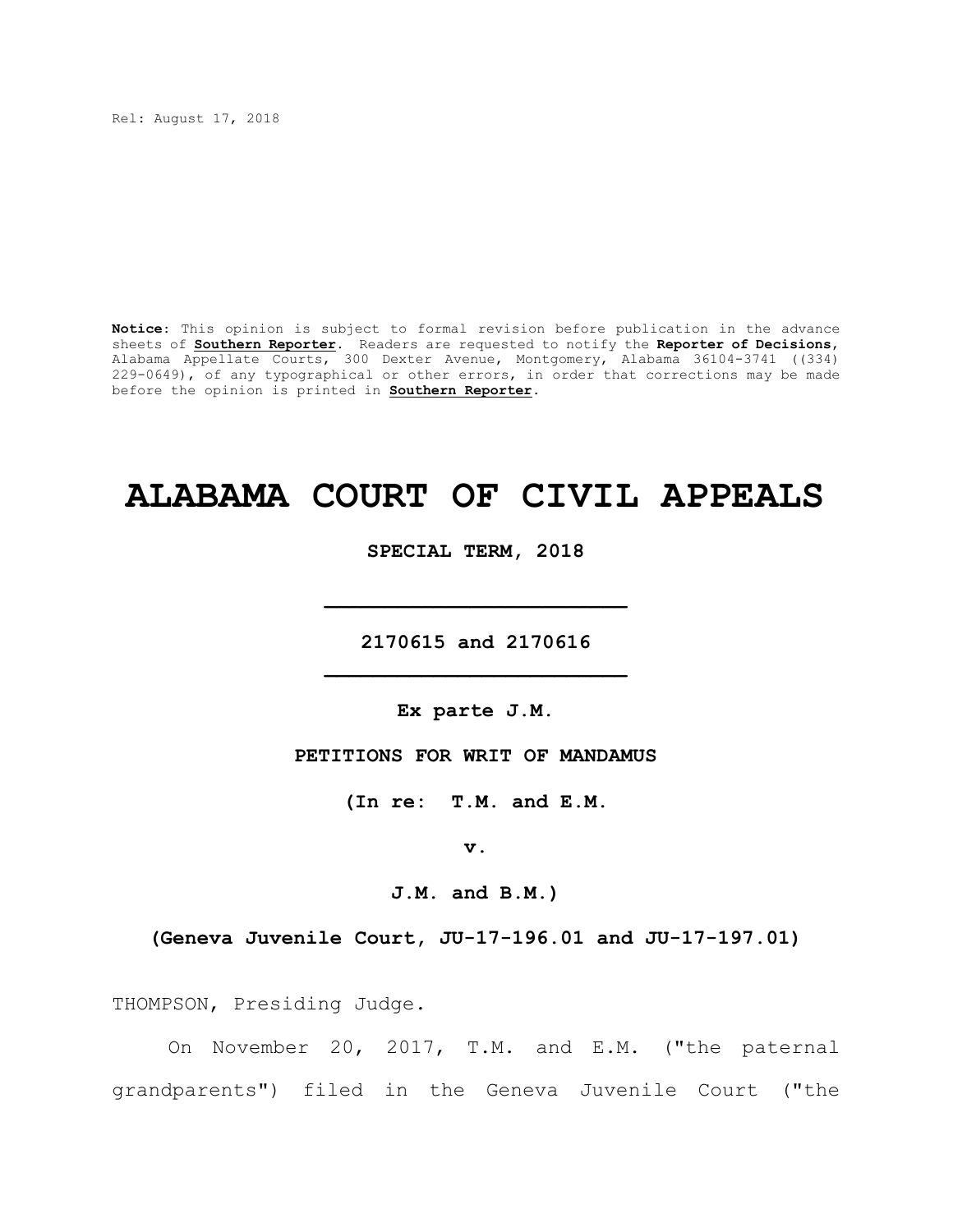juvenile court") petitions seeking to have their minor grandchildren, J.W.M. and N.M., declared dependent, to be awarded custody of the children, and to terminate the parental rights of J.M. ("the mother") and B.M. ("the father") to the children. In their petitions, the paternal grandparents alleged that they have had physical custody of the children since October 4, 2014.

J.B. ("the maternal grandmother"), a Florida resident, filed a December 4, 2017, letter in the juvenile court in which she alleged, among other things, that she was the children's adoptive mother. In support of her allegation that she had adopted the children, the maternal grandmother attached to her December 4, 2017, letter an October 27, 2017, adoption judgment of the Polk County, Florida, Circuit Court ("the Florida court").

The mother filed in the juvenile court a letter answering the petitions and an affidavit of substantial hardship. The materials before us indicate that the juvenile-court clerk returned the affidavit of substantial hardship to the mother because it was not properly notarized. The father did not respond to the paternal grandparents' petitions.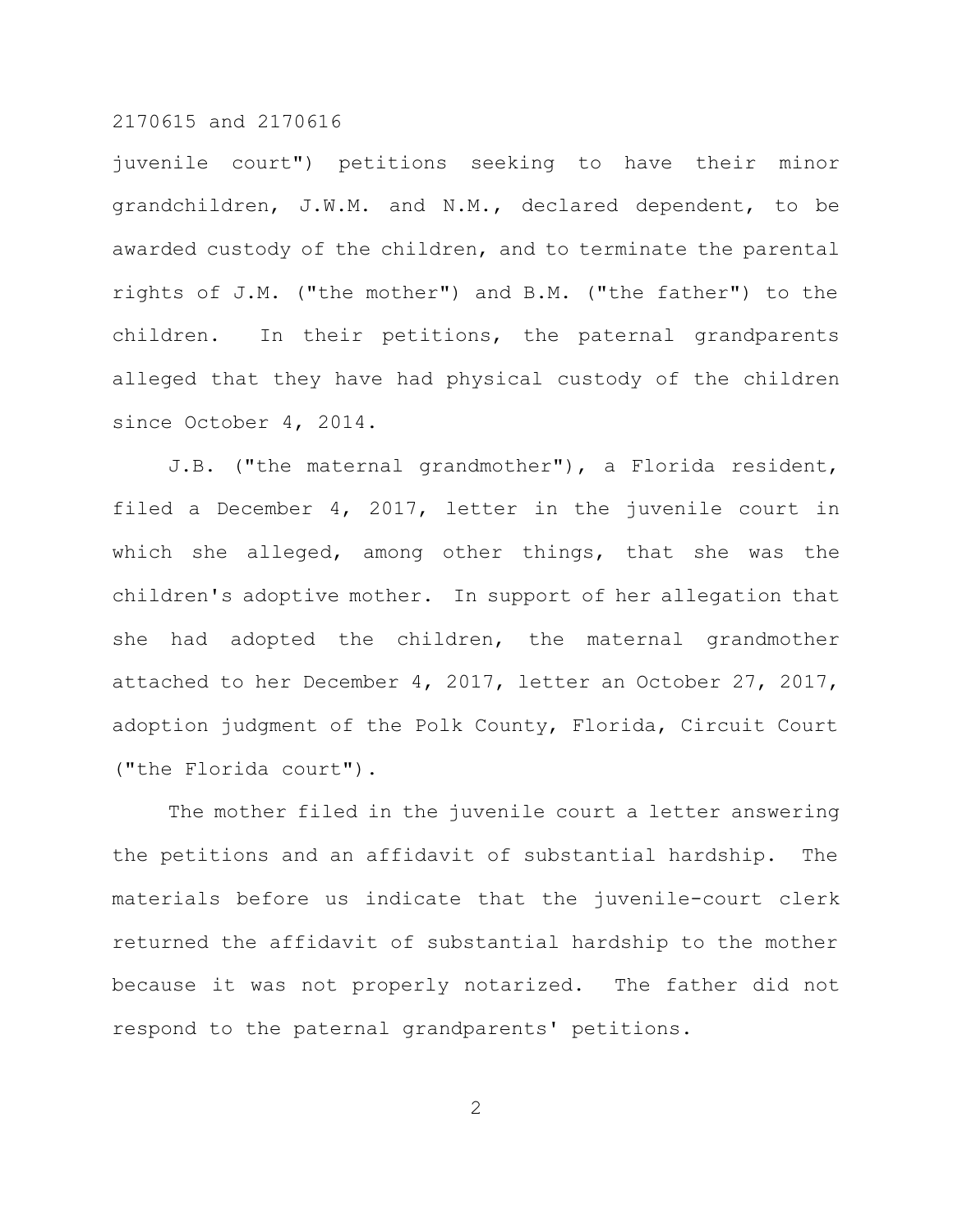The juvenile court conducted an ore tenus hearing on December 20, 2017. Also on December 20, 2017, the juvenile court entered orders finding the children to be dependent, awarding pendente lite custody of the children to the paternal grandparents, and scheduling both a review hearing and a "dispositional" hearing for dates in 2018. In those December 20, 2017, orders, the juvenile court found that the children had been living with the paternal grandfather since 2014 and had been residents of Alabama since 2015 and, therefore, that the children were subject to the jurisdiction of the juvenile court. The mother filed a notice of appeal as to both actions on January 2, 2018. Because the orders of the juvenile court are not final orders that would support an appeal, we have elected to treat the mother's appeal as petitions for a writ of mandamus. Ex parte T.C., 96 So. 3d 123, 129 (Ala. 2012); Ex parte B.N., 203 So. 3d 1234, 1240 (Ala. Civ. App. 2016).<sup>1</sup>

 $1$ Solely for the purpose of resolving this matter, we treat the mother as having standing to challenge the propriety of the juvenile court's interlocutory orders. "Standing ... turns on 'whether the party has been injured in fact and whether the injury is to a legally protected right.'" State v. Property at 2018 Rainbow Dr., 740 So. 2d 1025, 1027 (Ala. 1999) (quoting Romer v. Board of Cty. Comm'rs of the City of Pueblo, 956 P.2d 566, 581 (Colo. 1988) (Kourlis, J., dissenting)). In support of her submission of the Florida court's adoption judgment, the maternal grandmother submitted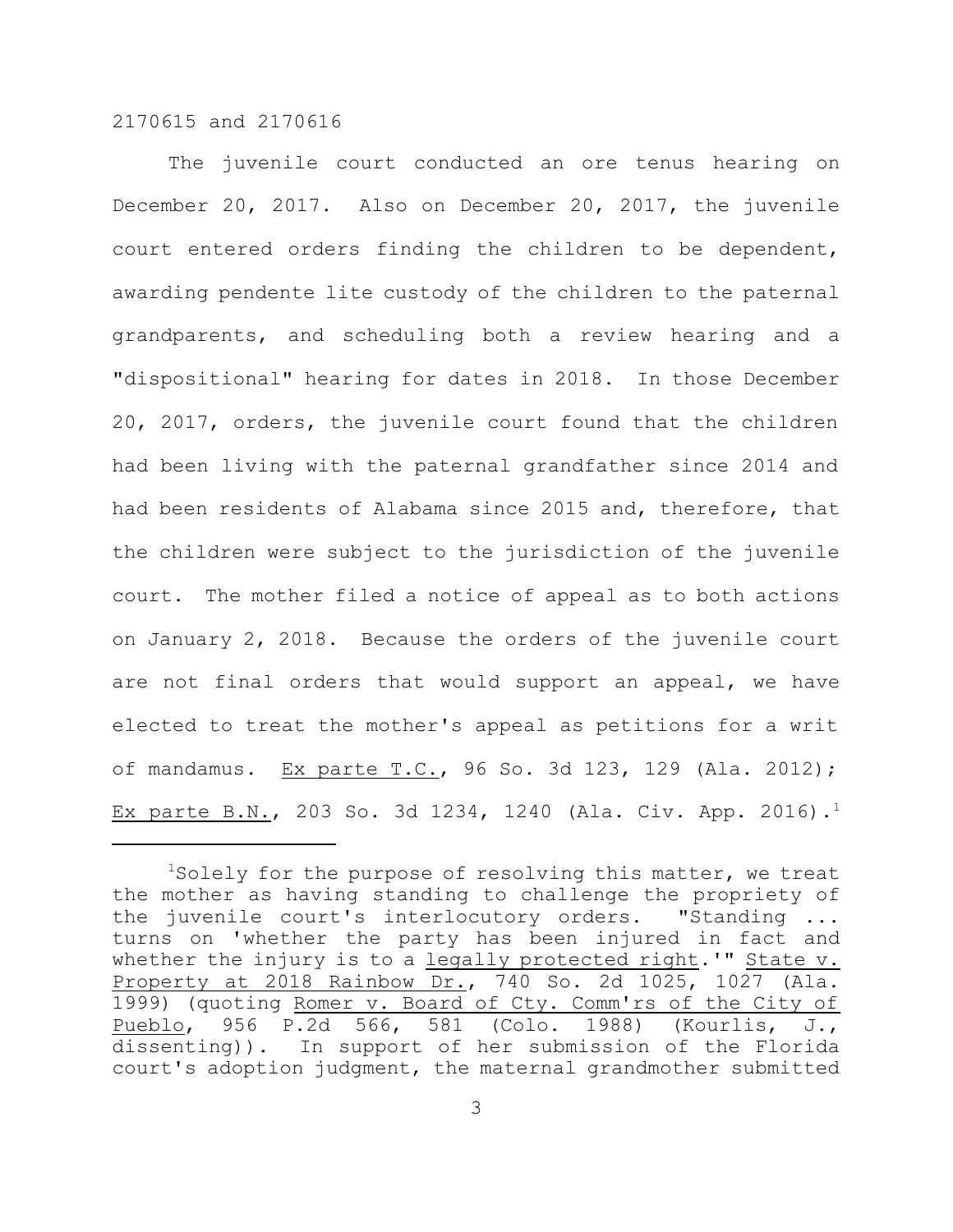The Uniform Child Custody Jurisdiction and Enforcement Act ("UCCJEA"), § 30-3B-101 et seq., Ala. Code 1975, governs actions addressing issues of child custody, including dependency actions and actions seeking to terminate parental rights. § 30-3B-102(4), Ala. Code 1975; R.L. v. J.E.R., 69 So. 3d 898, 901 (Ala. Civ. App. 2011); R.W. v. G.W., 2 So. 3d 869, 871 (Ala. Civ. App. 2008). To properly exercise jurisdiction over the paternal grandparents' petitions, the juvenile court was required to comply with the jurisdictional requirements of the UCCJEA. R.S. v. B.C., [Ms. 2160462, Sept. 8, 2017] So. 3d , Let Ala. Civ. App. 2017).

evidence to the juvenile court indicating that the mother had consented to the termination of her parental rights. This court has held that when a parent's parental rights to a child have been terminated, that parent does not have standing to challenge a subsequent judgment concerning the custody of the child because that parent "no longer has a 'legally protected right' with regard to the child." E.V.W. v. Jefferson Cty. Dep't of Human Res., 893 So. 2d 1212, 1213 (Ala. Civ. App. 2004). As is explained in the body of this opinion, infra, the juvenile court has exercised only emergency jurisdiction over the children until such time as it can obtain sufficient information to determine its jurisdiction under the Uniform Child Custody Jurisdiction and Enforcement Act, § 30-3B-101 et seq., Ala. Code 1975. The determination of the issue whether the Florida court's adoption judgment controls or is enforceable will also affect whether the mother may assert rights to the children.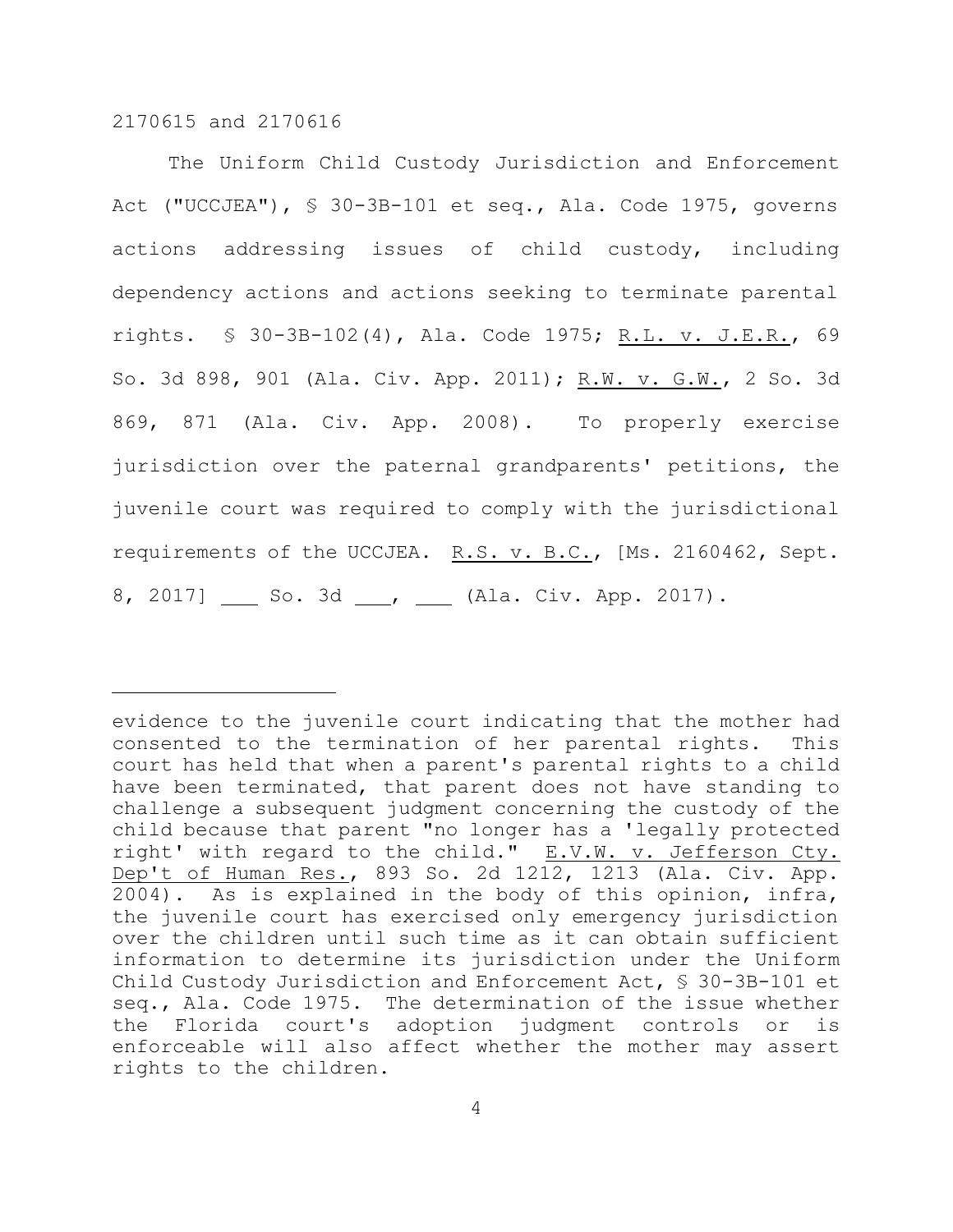The materials before us indicate that, in 2014, the maternal grandmother, a resident of Florida, asked the paternal grandparents to take custody of the children. The paternal grandfather testified that the paternal grandparents obtained a temporary custody order from a court in South Carolina, where they lived in 2014. In 2015, before a final order could be entered in South Carolina, the paternal grandparents and the children moved to Alabama. Also in 2015, the maternal grandmother initiated her adoption action in Florida that resulted in the 2017 adoption judgment issued by the Florida court.

At the end of the December 20, 2017, hearing, the juvenile court asked the parties to submit to it the files from the South Carolina court and from the Florida court. The juvenile court stated that it was exercising emergency jurisdiction over the children, and it afforded the parties 30 days to present to it the evidence concerning the other actions pertaining to the children.

Under the UCCJEA, a court of this state may exercise emergency jurisdiction over an action addressing child custody if the child is present in this state and the facts warrant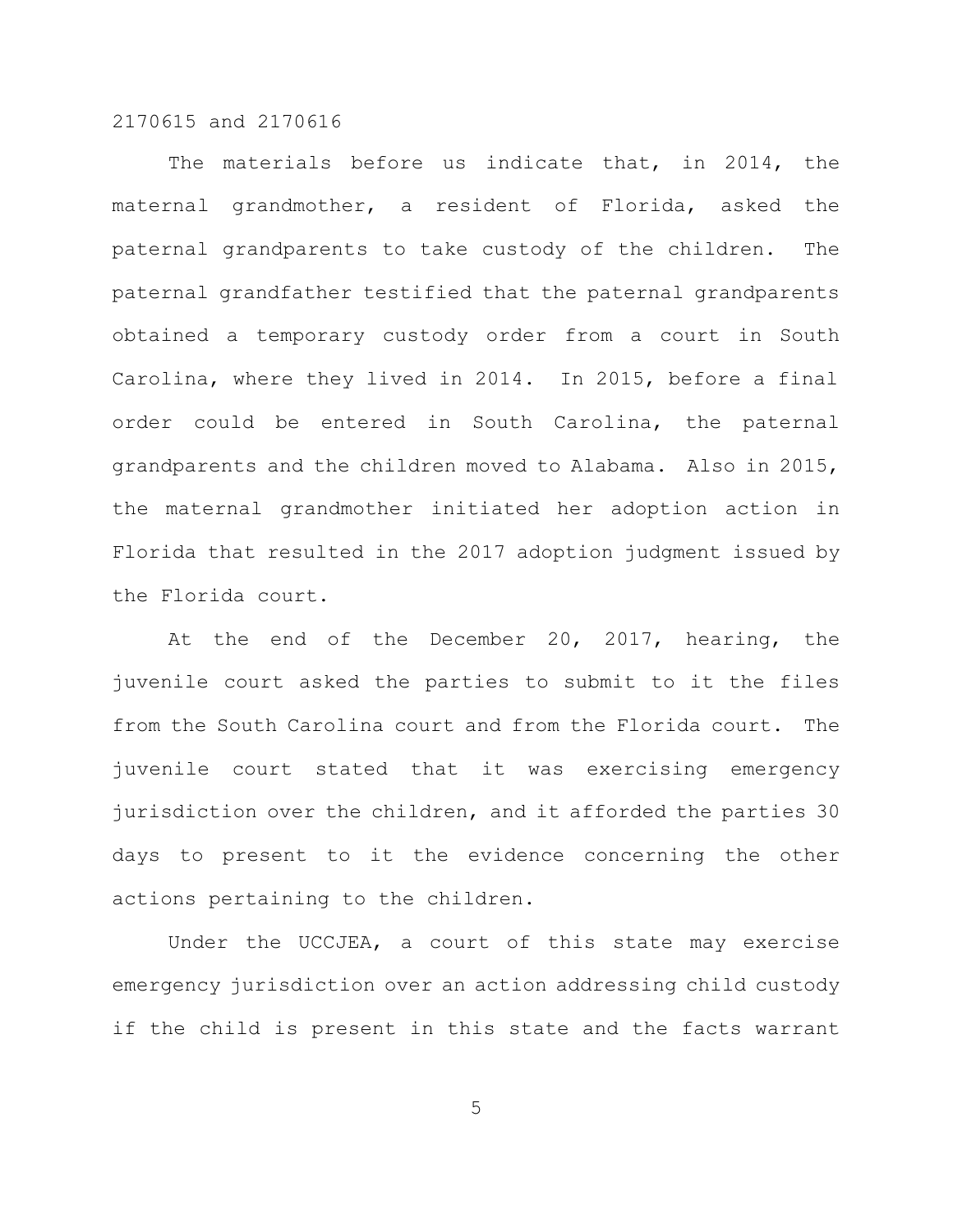the exercise of that emergency jurisdiction. § 30-3B-204(a),

Ala. Code 1975. This court has explained:

"An Alabama circuit or juvenile court may not make any custody determination--neither an initial custody determination nor a determination as to modification of custody--regarding a child unless that court has jurisdiction to make an initial custody determination under the UCCJEA, which jurisdiction typically turns on whether Alabama is the home state of the child. See Ala. Code 1975, § 30–3B–201 and –203 (providing when a court of this state may make an initial custody determination or modify the custody determination of a court of another state). However, in situations in which a child-custody proceeding is pending in another state or a previous child-custody determination exists, an Alabama court may exercise temporary emergency jurisdiction under § 30–3B–204 when a child is present in this state and '[the child has been abandoned or] it is necessary in an emergency to protect the child because the child ... is subjected to or threatened with mistreatment or abuse.' § 30–3B–204(a). The temporary emergency jurisdiction that an Alabama court may exercise pursuant to § 30–3B–204 is 'extremely limited,' see M.B.L. [v. G.G.L.], 1 So. 3d [1048,] 1051 [(Ala. Civ. App. (2008)], and an Alabama court must comply with the manner of exercising that jurisdiction set out in that section. LaRose v. LaRose, 71 So. 3d 651, 657 (Ala. Civ. App. 2011)."

J.D. v. Lauderdale Cty. Dep't of Human Res., 121 So. 3d 381,

384–85 (Ala. Civ. App. 2013) (bracketed language added).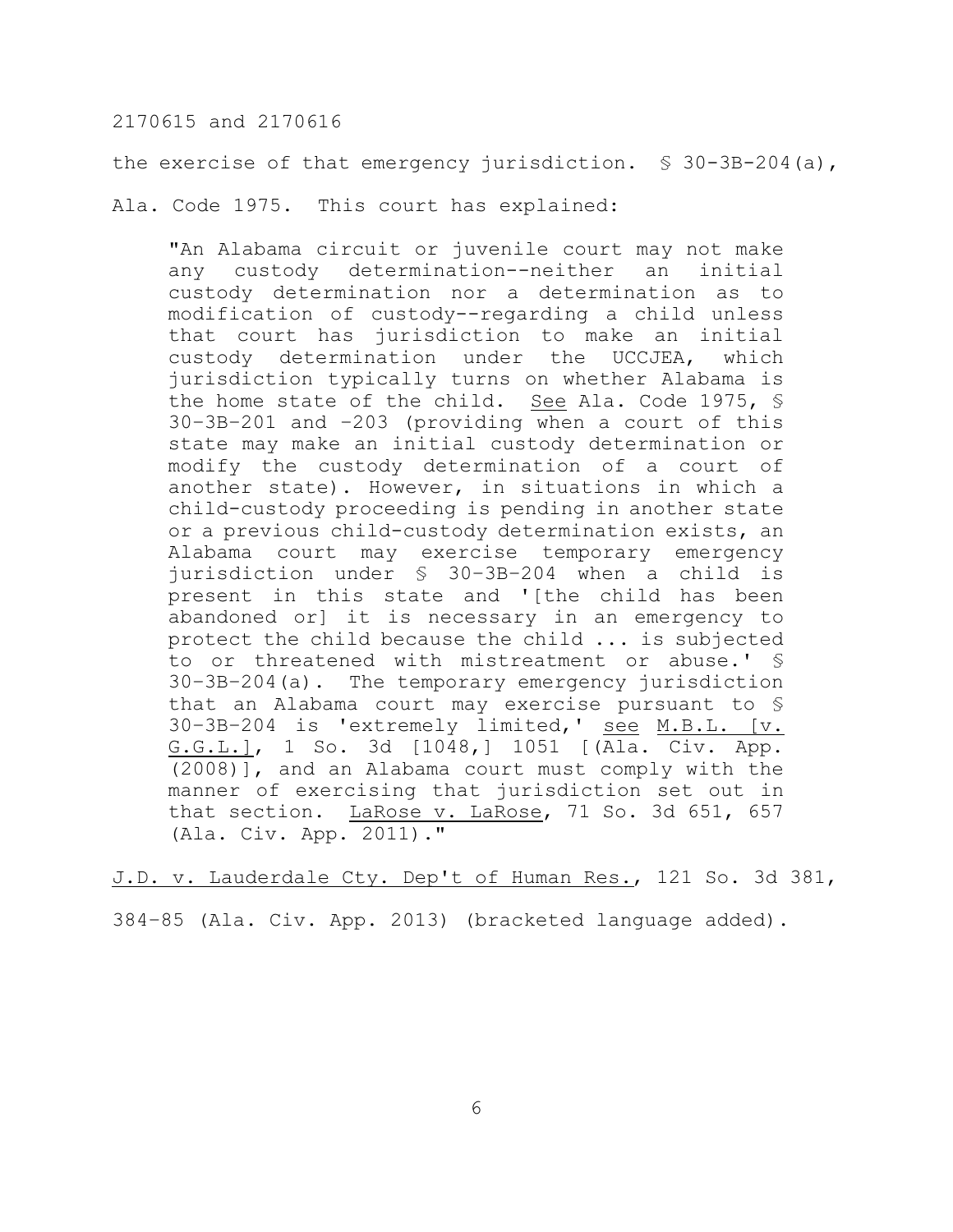Thus, the jurisdiction exercised by the juvenile court in these actions was limited.<sup>2</sup> "A juvenile court with only temporary emergency jurisdiction cannot adjudicate the dependency of a child unless and until it first complies with § 30–3B–204 ...." G.S. v. R.L., [Ms. 2160643, Feb. 23, 2018] So. 3d \_\_\_, \_\_\_ (Ala. Civ. App. 2018). In G.S. v. R.L., supra, this court held that judgments purporting to find the children at issue in that case dependent and making a custody award based on that finding were void, and this court dismissed the appeal with instructions for the juvenile court in that case to comply with the requirements of § 30-3B-204. See also J.D. v. Lauderdale Cty. Dep't of Human Res., 121 So. 3d at 385 ("[A] juvenile court exercising temporary emergency jurisdiction under § 30–3B–204 does not have jurisdiction to adjudicate dependency and award custody by virtue of the

 $2$ Although the juvenile court orally mentioned its exercise of emergency jurisdiction during the ore tenus hearing, the juvenile court's December 20, 2017, orders do not expressly state that it was exercising emergency jurisdiction. However, this court will not presume error on the part of the juvenile court, see J.B. v. DeKalb Cty. Dep't of Human Res., 12 So. 3d 100, 120 (Ala. Civ. App. 2008), especially where, as here, it is clear that during the ore tenus hearing the juvenile court was considering the jurisdictional implications of the other actions and recognized that it could exercise only emergency jurisdiction over the pending actions.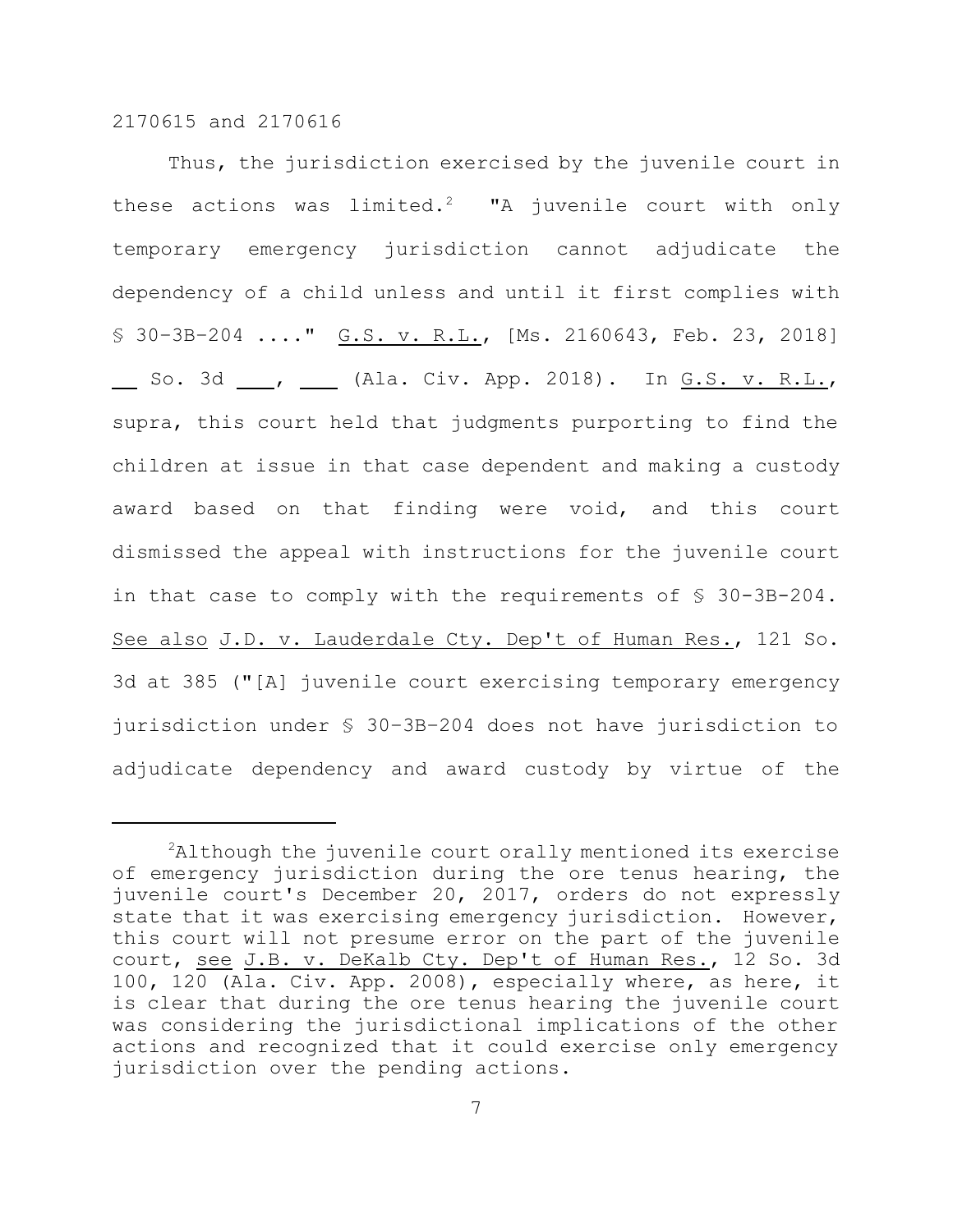limited jurisdiction provided to it."); M.W. v. C.W., 60 So. 3d 301, 305 (Ala. Civ. App. 2010) (same).

"[T]emporary emergency jurisdiction did not authorize the juvenile court to conduct the ... dependency proceeding." S.C. v. J.T.C., 47 So. 3d 1253, 1257 (Ala. Civ. App. 2010). In these cases, the juvenile court made dependency determinations, which it was without jurisdiction to do in exercising emergency jurisdiction over the children. Therefore, insofar as they contain dependency determinations, the juvenile court's orders are void.

However, in these cases, unlike in G.S. v. R.L., supra, the juvenile court recognized that jurisdictional questions existed, asked the parties to submit additional information to it, and awarded pendente lite custody to the paternal grandparents in order to protect the children while the jurisdictional issues were being considered. Thus, the materials before us and the juvenile court's award of pendente lite custody indicates that the juvenile court intends to comply with § 30-3B-204 before progressing further on the merits of the paternal grandparents' petitions to terminate parental rights. See, e.g., § 30-3B-204(d) ("A court of this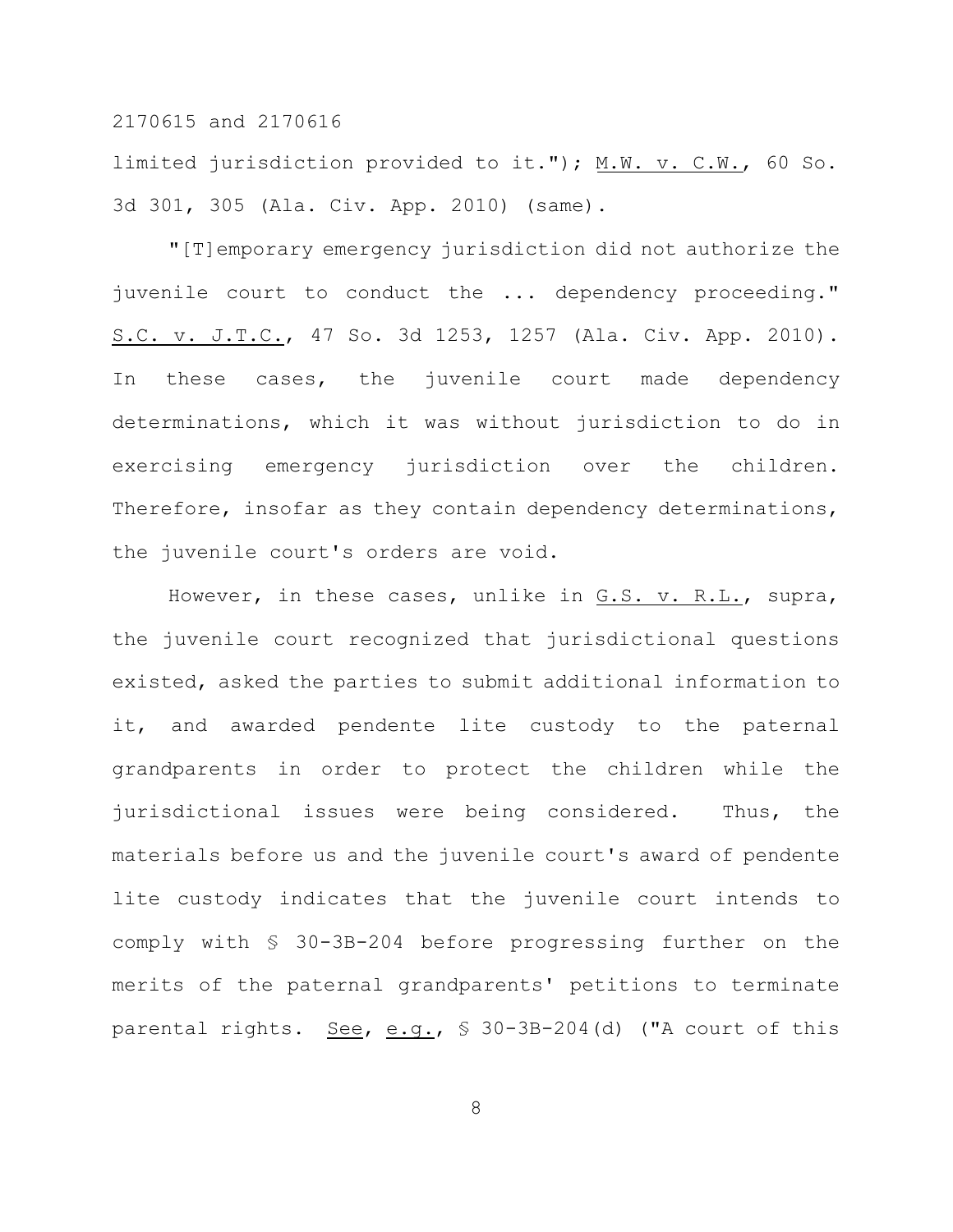state which is exercising jurisdiction pursuant to Sections 30-3B-201 through 30-3B-203, [Ala. Code 1975,] upon being informed that a child custody proceeding has been commenced in, or a child custody determination has been made by, a court of another state under a statute similar to this section shall immediately communicate with the court of that state to resolve the emergency, protect the safety of the parties and the child, and determine a period for the duration of the temporary order.").

We hold that the juvenile court's December 20, 2017, orders, insofar as they determine that the children are dependent are void, and, thus, we dismiss the petitions for a writ of mandamus as they pertain to that aspect of the orders. Ex parte Wynn, 227 So. 3d 534, 535 (Ala. Civ. App. 2017). In her brief filed in this court, the mother also argues that the juvenile court erred in finding the children dependent without affording her an appointed attorney. See § 12-15-305(b), Ala. Code 1975 ("In dependency and termination of parental rights cases, the respondent parent ... shall be informed of his or her right to be represented by counsel and, if the juvenile court determines that he or she is indigent, counsel shall be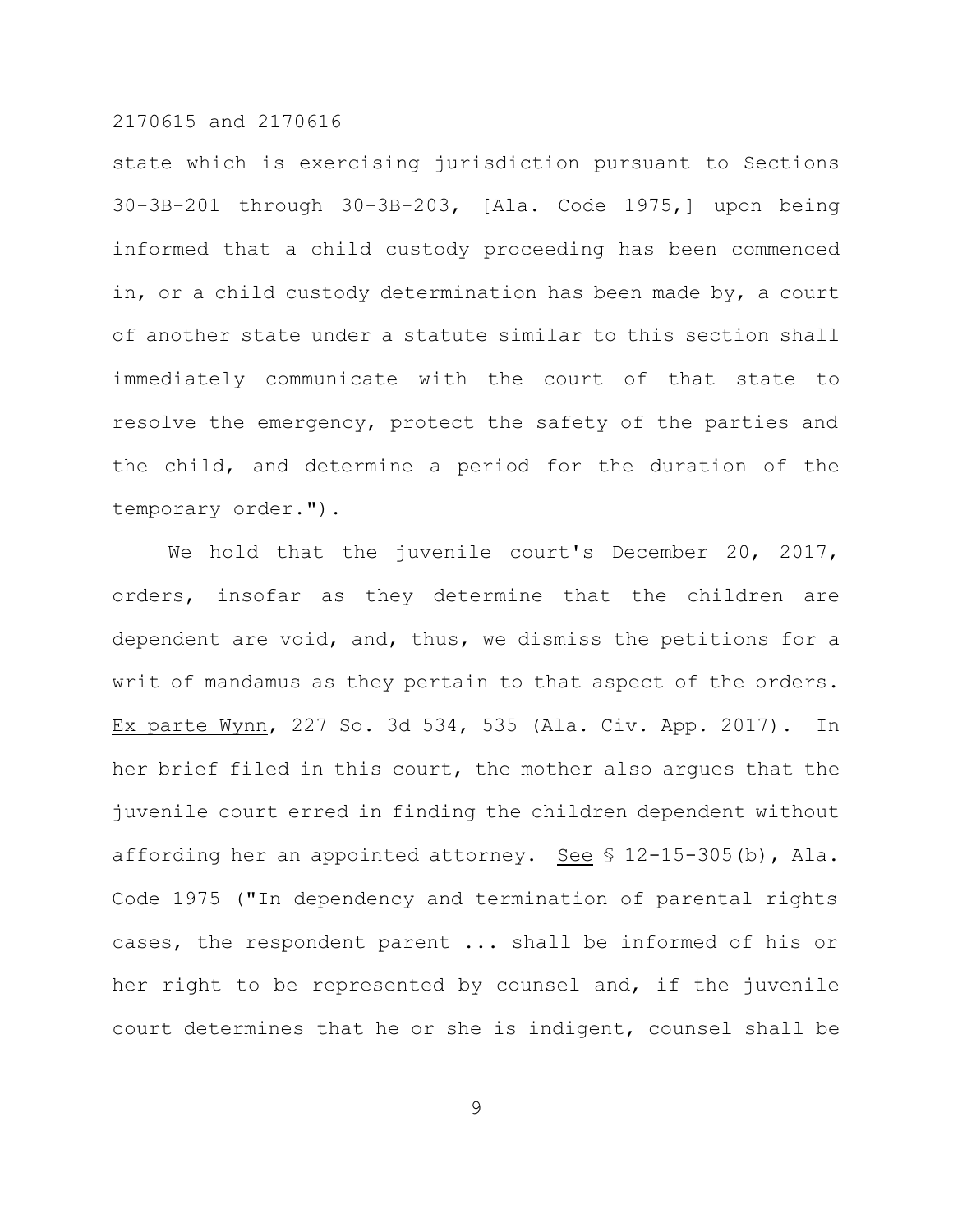appointed where the respondent parent ... is unable for financial reasons to retain his or her own counsel."). The mother argues that the juvenile court could not find the children dependent without first allowing her to be represented in the juvenile court. See R.H. v. D.N., 5 So. 3d 1253, 1254-55 (Ala. Civ. App. 2008) (holding that because an indigent parent is entitled to a court-appointed attorney in a dependency action, the juvenile court had erred in failing to appoint an attorney to represent the mother in that case).

Our resolution of the issue whether the juvenile court had jurisdiction to determine the dependency of the children renders the issue whether the juvenile court erred under the facts of these cases in failing to appoint an attorney to represent the mother before finding the children to be dependent moot, and we deny the mother's petitions for that reason. We note, however, that, moving forward, the juvenile court may rule on any request for the appointment of an attorney the mother might file in that court.

However, assuming the juvenile court determines that it may exercise jurisdiction under the UCCJEA and that the mother has standing, see note 1, supra, if the juvenile court